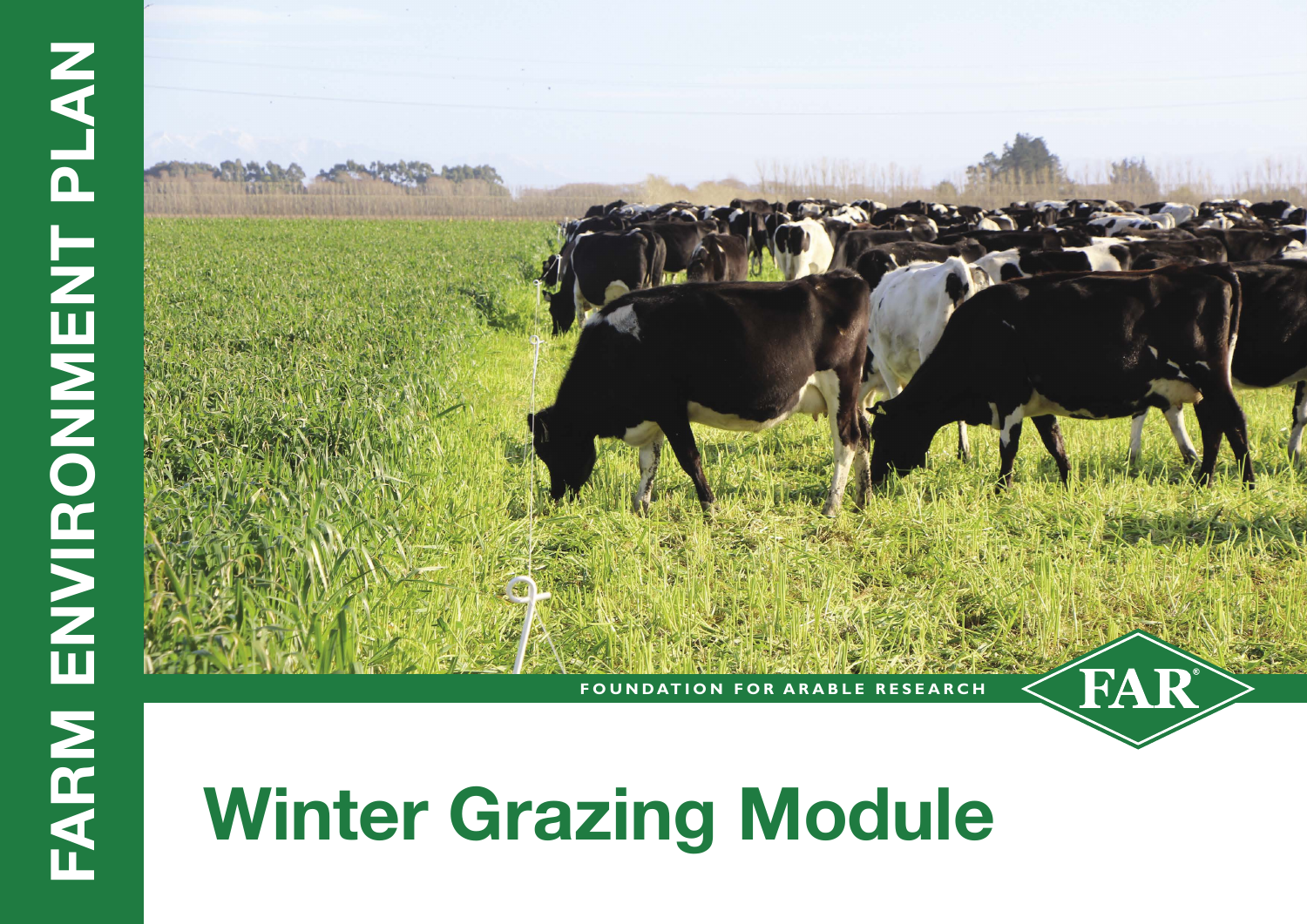## **Management Section for the Freshwater Plan Winter Dairy Grazing**

| Management Objective    | Winter dairy grazing is managed with consideration of the associated environmental risks and animal welfare.                                                                                                                                                                                                                                                                                               |
|-------------------------|------------------------------------------------------------------------------------------------------------------------------------------------------------------------------------------------------------------------------------------------------------------------------------------------------------------------------------------------------------------------------------------------------------|
| Targets                 | 1. The national freshwater regulations pertaining to winter dairy grazing are understood and followed.<br>2. Sediment losses and faecal contamination into waterways is minimised.<br>3. Soil degradation and loss of quality from pugging is minimised.<br>Nutrient loading after the grazing event is managed to minimise nitrogen losses.<br>5. The welfare and productivity of the animals is managed. |
| <b>Identified Risks</b> |                                                                                                                                                                                                                                                                                                                                                                                                            |

| <b>Key Actions</b><br>Management changes to reduce environmental risks associated with all point sources. | When by | <b>Evidence of</b><br>completion |
|-----------------------------------------------------------------------------------------------------------|---------|----------------------------------|
|                                                                                                           |         |                                  |
|                                                                                                           |         |                                  |
|                                                                                                           |         |                                  |
|                                                                                                           |         |                                  |
|                                                                                                           |         |                                  |
|                                                                                                           |         |                                  |
|                                                                                                           |         |                                  |
|                                                                                                           |         |                                  |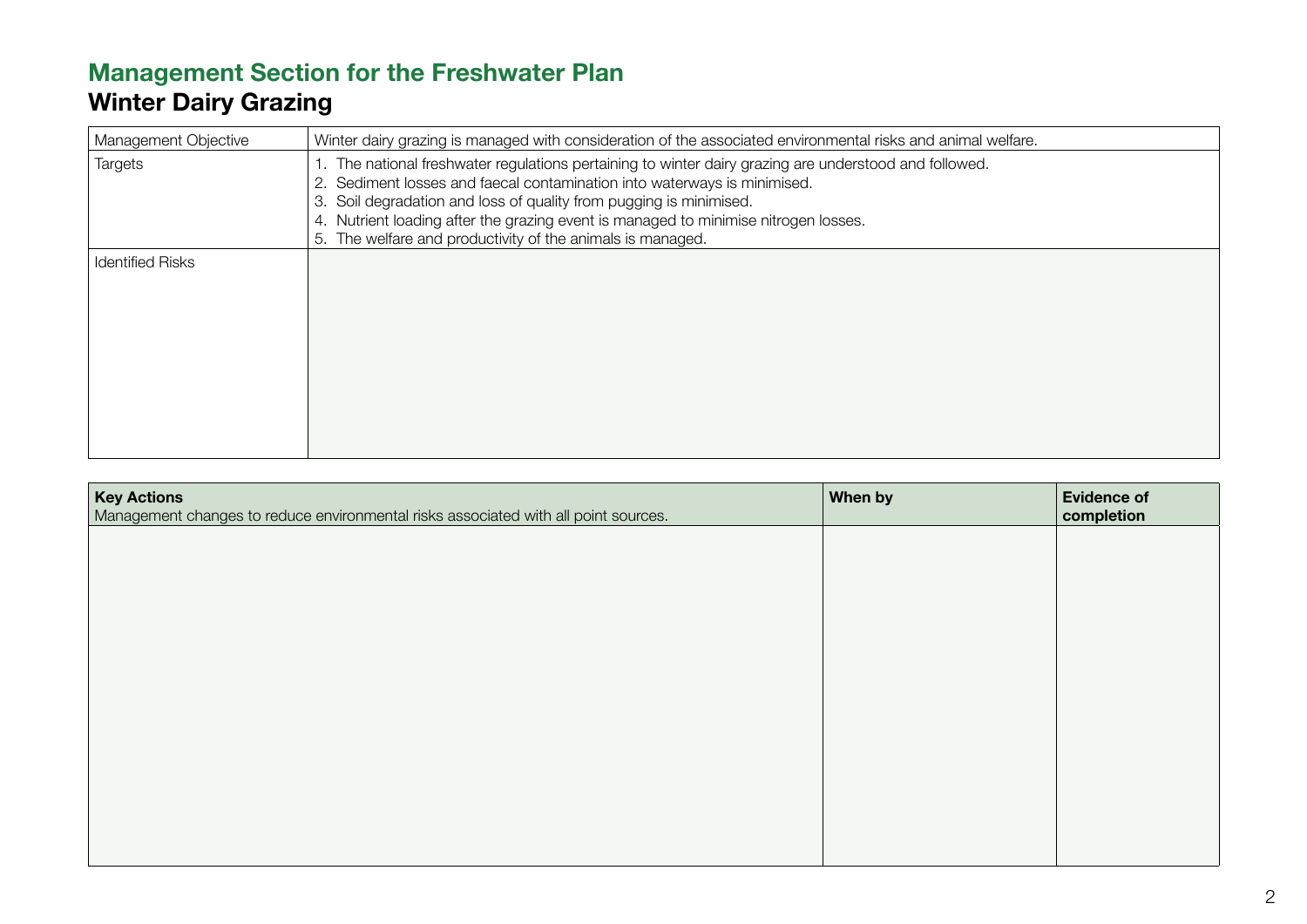| Requirements and Good management practices associated with winter dairy grazing<br>Use this list of management practices to identify what is already being done on your farm and what you might consider changing in the future.<br>Your answers will assist with the development of a plan to reduce and manage the environmental risks on your farm. | <b>Level</b><br>(Indicate answer)<br>$Y = Yes$<br>$S =$ Sometimes<br>$N = No$<br>$NA = Not applicable$ |
|--------------------------------------------------------------------------------------------------------------------------------------------------------------------------------------------------------------------------------------------------------------------------------------------------------------------------------------------------------|--------------------------------------------------------------------------------------------------------|
| Consider the paddock selection for winter grazing.<br>Wherever possible, select paddocks with soils that are not vulnerable to leaching, pugging and compaction, and do not have significant artificial<br>drainage via mole and tile drains, waterways, temporary streams or natural drainage channels.                                               |                                                                                                        |
| There is a feed-plan in place for the stock.<br>Consider using the B+LNZ FeedSmart app. www.feedsmart.co.nz.                                                                                                                                                                                                                                           |                                                                                                        |
| There is an ungrazed vegetated buffer zone of crop between the livestock and any waterways.<br>5 metres is a good starting point (Southland's Water and Land Plan minimum buffer is 5 m). Increase this distance with slope and soil type risk.                                                                                                        |                                                                                                        |
| Critical source areas where soil, nutrients and faecal matter to can enter waterways are identified and fenced off. These are grazed last or<br>quickly and lightly when soil and weather conditions allow.<br>This is potentially a requirement and not a GMP, if grazing is within 5-20 m from a waterway.                                           |                                                                                                        |
| Graze stock on sloping ground from the top of the slope towards the bottom; Leave a 20 m 'last bite' buffer at the base of the slope.<br>The standing crop acts as a filter.<br>This is potentially a requirement if grazing is within 5-20 m from a waterway.                                                                                         |                                                                                                        |
| If there is a waterway present, grazing is started at the opposite end of the paddock to the waterway.                                                                                                                                                                                                                                                 |                                                                                                        |
| If there is a regionally significant wetland, sensitive waterbody, estuary or coastal marine area adjacent to grazing area, there is a 20 m buffer<br>between the grazing area and the water.                                                                                                                                                          |                                                                                                        |
| Feed breaks have a long grazing face - Research shows that the crop will be utilised more efficiently.                                                                                                                                                                                                                                                 |                                                                                                        |
| Back fencing is used to prevent stock access to the grazed breaks. This helps to minimise pugging damage and reduces the risk of run off from<br>the bare, recently grazed soil.                                                                                                                                                                       |                                                                                                        |
| Transportable water troughs and portable feeders for supplementary feed are used. Portable troughs and feeders are moved with the breaks and<br>kept away from critical source areas.<br>Regular movement reduces the risk of soil damage from pugging and run-off from compacted soils.                                                               |                                                                                                        |
| Test the soil for mineral N and potentially available mineral N prior to the next crop being planted. Adjust the crop's fertiliser requirement to<br>capture the soil supply of nitrogen.                                                                                                                                                              |                                                                                                        |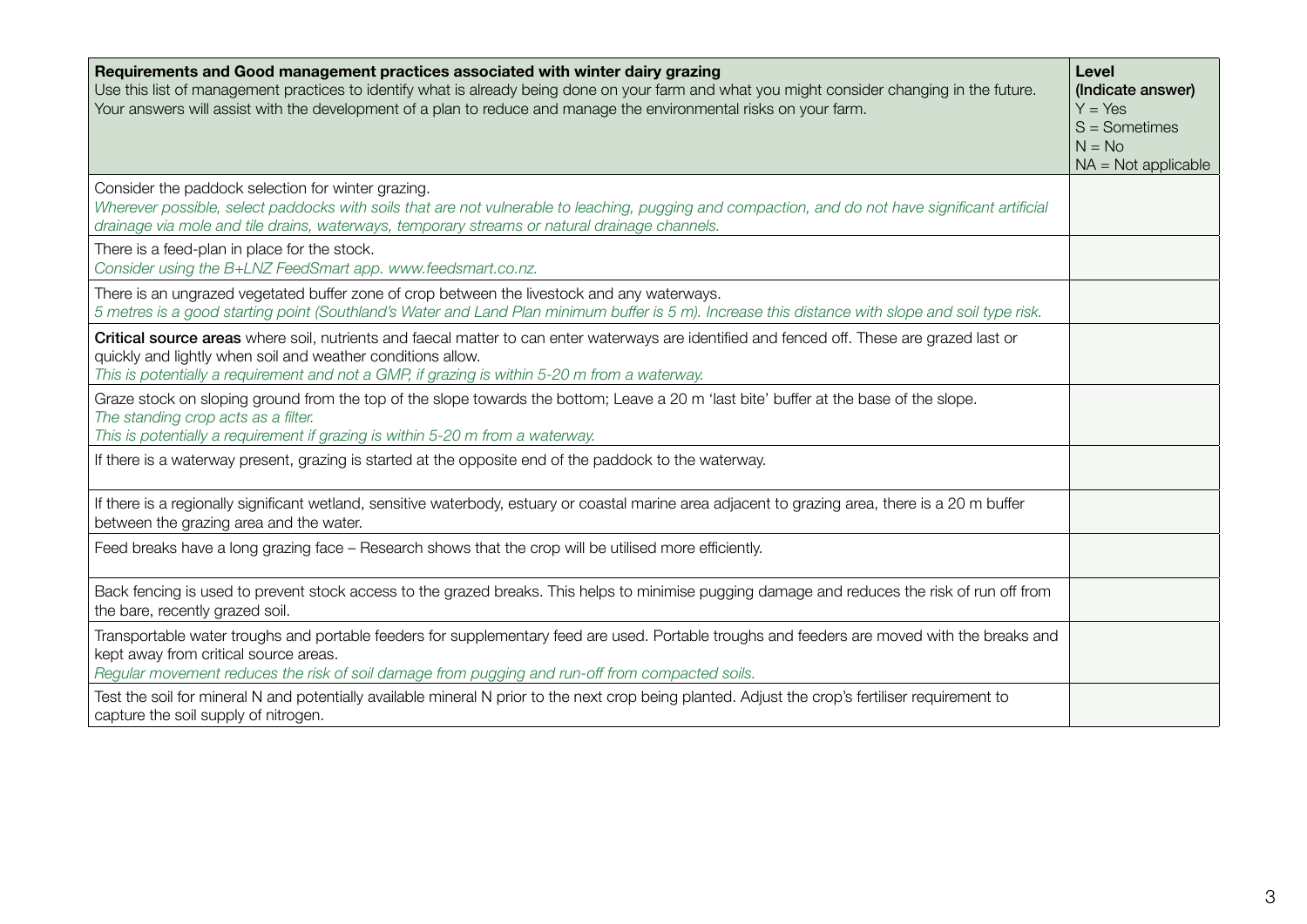### **Livestock Records**

Use this table to record the stock numbers on the farm.

Year:

| <b>Stock class</b> | <b>Stock Number</b> |     |     |     |     |     |     |     |     |     |            |            |
|--------------------|---------------------|-----|-----|-----|-----|-----|-----|-----|-----|-----|------------|------------|
|                    | Jan                 | Feb | Mar | Apr | May | Jun | Jul | Aug | Sep | Oct | <b>Nov</b> | <b>Dec</b> |
|                    |                     |     |     |     |     |     |     |     |     |     |            |            |
|                    |                     |     |     |     |     |     |     |     |     |     |            |            |
|                    |                     |     |     |     |     |     |     |     |     |     |            |            |
|                    |                     |     |     |     |     |     |     |     |     |     |            |            |
|                    |                     |     |     |     |     |     |     |     |     |     |            |            |
|                    |                     |     |     |     |     |     |     |     |     |     |            |            |
|                    |                     |     |     |     |     |     |     |     |     |     |            |            |
|                    |                     |     |     |     |     |     |     |     |     |     |            |            |
|                    |                     |     |     |     |     |     |     |     |     |     |            |            |
|                    |                     |     |     |     |     |     |     |     |     |     |            |            |
|                    |                     |     |     |     |     |     |     |     |     |     |            |            |
|                    |                     |     |     |     |     |     |     |     |     |     |            |            |
|                    |                     |     |     |     |     |     |     |     |     |     |            |            |
|                    |                     |     |     |     |     |     |     |     |     |     |            |            |
|                    |                     |     |     |     |     |     |     |     |     |     |            |            |